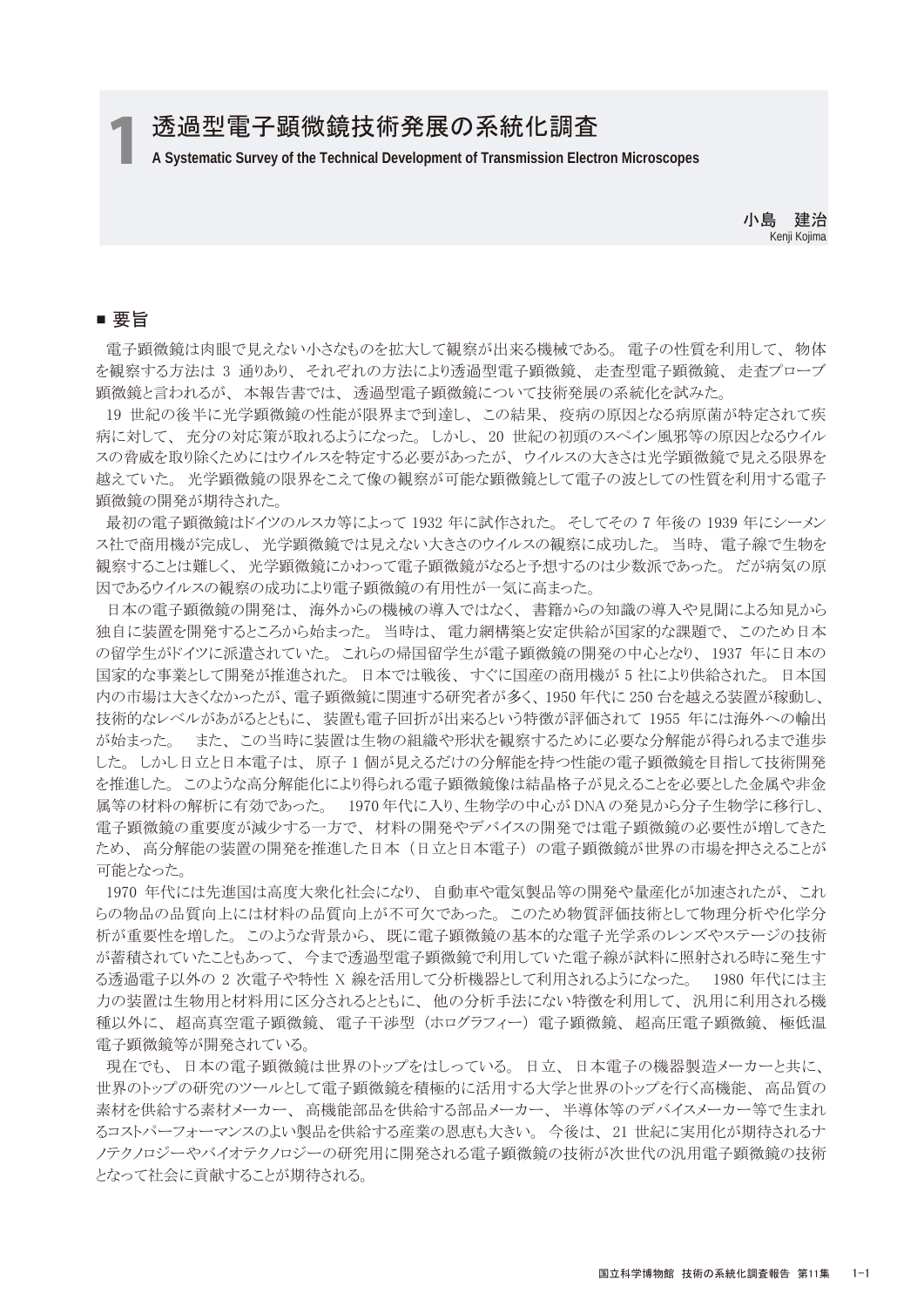### ■ Abstract

 The electron microscope is a equipment that enables small things that cannot be seen with the naked eye to be magnified and observed. There are three main types of electron microscopes each named for the method it uses for observing objects using the properties of electrons. These are the transmission electron microscope, scanning electron microscope, and scanning probe microscope. In this report, we focus on the transmission electron microscope and endeavor to present a systematic survey of its technical development.

 The performance of optical microscopes reached their limit in the latter half of the 19th century enabling disease-causing bacteria that play a role in epidemics to be identified and sufficient countermeasures to be taken. Then, in the early years of the 20th century, the need arose to identify viruses to eliminate the threat caused by virus strains that give rise to devastating diseases such as the Spanish flu, but the small size of viruses exceeded the limits of optical microscopes. The development of an electron microscope, which could exploit the wave properties of electrons to enable objects that exceed the limits of optical microscope to be observed, was therefore anticipated.

 The first electron microscope was built by the Ernst Ruska, a German physicist, in 1932. Seven years later, in 1939, a commercial version was completed by Siemens AG that was used to observe viruses that could not be seen with optical microscopes. Before this success, the observation of living organisms by electron beams was difficult, and only a small minority of people expected electron microscopes to become a substitute for optical microscopes. This successful observation of disease-causing viruses, however, immediately raised the usefulness of electron microscopes.

 The development of electron microscopes in Japan started not with the introduction of machines from overseas but rather with the development of original equipment based on knowledge obtained from books and publications or from actual experiences. At that time, the construction of a power network and stable supply of power were national issues, and Japanese students were dispatched to Germany for this reason. On returning, however, these students came to focus their research efforts on the development of electron microscopes, and in 1937, the development of electron microscopes began in Japan as a national project. Son after the war, domestically produced commercial electron microscopes came to be supplied by five companies. While the commercial market in Japan was not very large at this time, there were many researchers whose work could benefit from electron microscopy. More than 250 units came into operation in the 1950s, and their export to overseas markets began in 1955 as Japanese-manufactured electron microscopes came to be recognized for their high technical level and electron-diffraction capability. Progress was also made at this time in increasing resolution so that electron-microscope equipment could observe the formation and shape of living organisms. Nevertheless, the aim of Hitachi and JEOL was to develop technology that would raise the performance of an electron microscope to a level of resolution at which a single atom could be observed. The images that could be obtained by an electron microscope with such high resolution would prove useful in analyzing metallic and non-metallic materials, which was necessary to observe crystal lattices. On entering the 1970s, the focus of biology came to shift from the discovery of DNA to molecular biology, and the importance of electron microscopes in this field started to decline. At the same time, the need for electron microscopes in the development of new materials and devices increased. As a result, electron microscopes from Japan (Hitachi and JEOL), which had promoted the development of high-resolution equipment, were able to occupy a major portion of the world market.

 In the 1970s, developed nations turned into mass consumption societies as the development and mass production of automobiles and electrical appliances accelerated, and it came to be realized that improving the quality of these articles could not be achieved without improving the quality of constituent materials. The importance of physical analysis and chemical analysis as material-evaluation technologies increased as a result. Against this background, and considering that the industry in Japan had already accumulated basic electron-microscope technologies involving the electron optical lens, stage, and other components, it was found that secondary electrons and characteristic X-rays could be used in addition to transmitted electrons that occur when irradiating a sample with an electron beam as traditionally used in transmission electron microscopes. This capability meant that electron microscopes could also be used as analysis equipment. In the 1980s, key equipment came to be divided into those for biological use and those for materials use, and in addition to general-purpose equipment, there also came to be developed equipment with special features not found in other analysis techniques. This equipment included ultra-high-vacuum electron microscopes, electron-interference (holographic) electron microscopes, ultra-high-voltage electron microscopes, and extremely-low-temperature electron microscopes.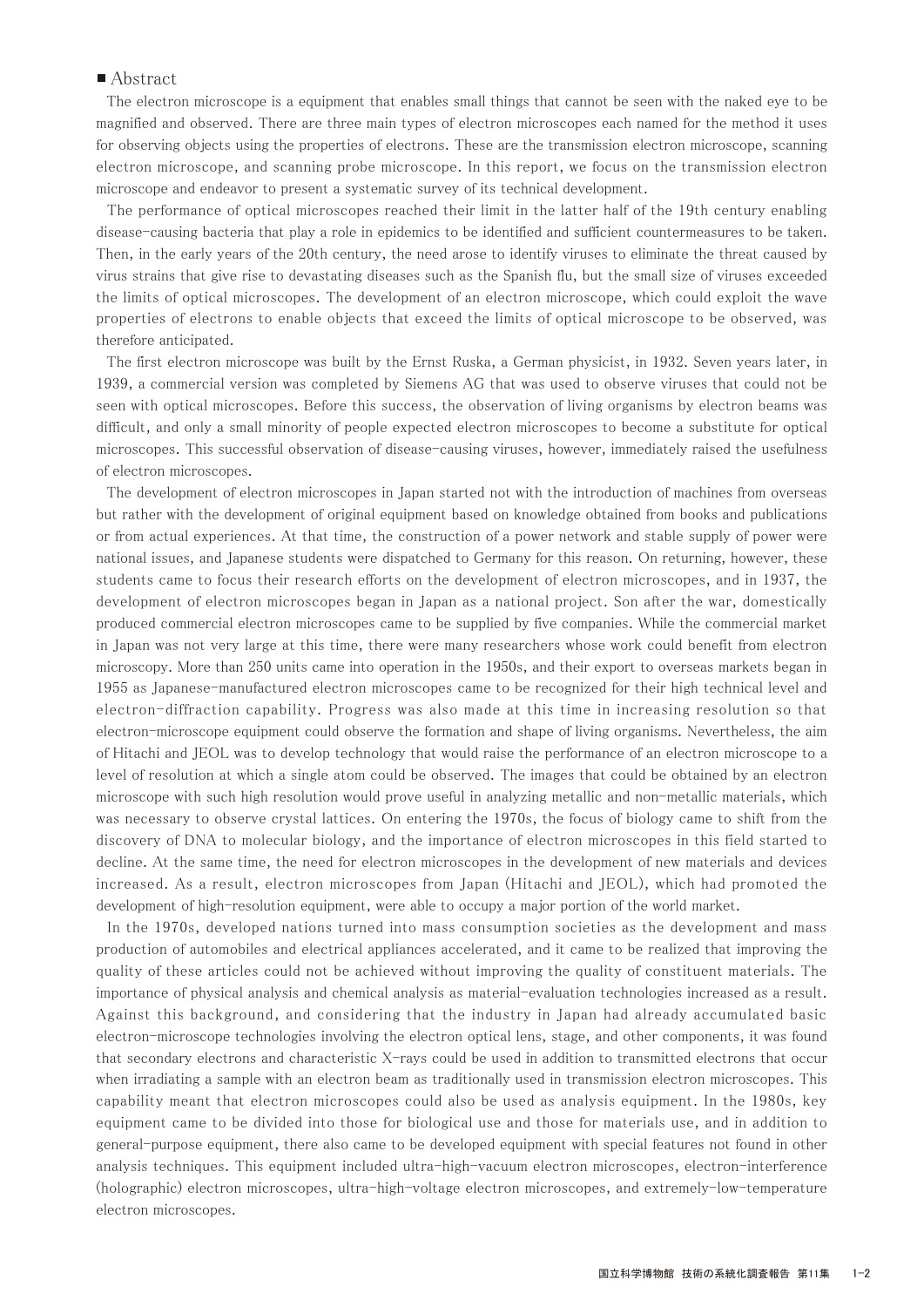Today, as well, electron microscopes manufactured in Japan occupy a leading position in the world. They provide great benefit not only to Hitachi and JEOL as electron-microscope manufacturers but also to universities that actively use their electron microscopes as world-leading research tools. And by enabling materials manufacturers to supply high-function, high-quality world-leading materials, component manufacturers to supply high-function components, and semiconductor device manufacturers to supply products with exceptional cost performance, electron microscopes are benefiting industry in a big way. In the years to come, electron-microscope technology will be developed for research in such advanced fields as nanotechnology and biotechnology that are expected to reach a practical stage in the 21st century. We can expect this technology to become the basis for next-generation, general-purpose electron microscopes and to make a significant contribution to society.

#### ■ Contents

| 1. はじめに                 | З  |
|-------------------------|----|
| 2.現代科学の確立と透過型電子顕微鏡の発明   | 4  |
| 3. 透過型電子顕微鏡の開発の黎明期      | 12 |
| 4. 透過型電子顕微鏡の性能向上と機能拡大   |    |
| -科学機器から分析機器へ            | 19 |
| 5. 透過型電子顕微鏡の技術進歩と社会への貢献 | 34 |
| 6. まとめと考察               | 39 |
| 付属資料                    | 43 |
|                         |    |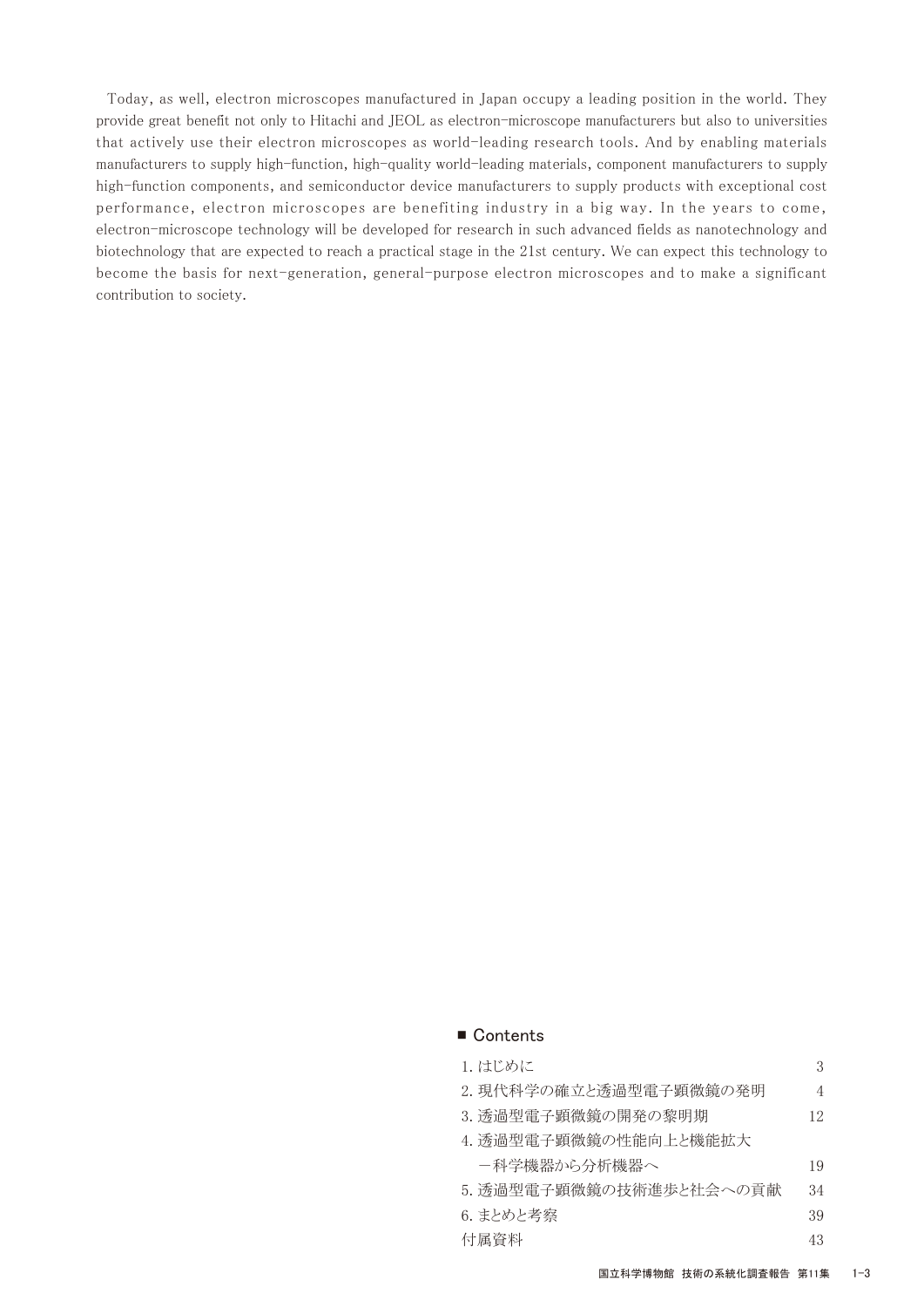# アミノ酸発酵技術の系統化調査

2**Systematic Survey of the Technical Development of Fermentative Production of Amino acids**

中森 茂 Shigeru Nakamori

## ■ 要旨

 アミノ酸はタンパク質の構成成分で、 20 種あり、 様々な生物学的あるいは化学的な機能が見出され、 うま味調 味料、 医薬品、 サプリメント、 飼料添加物、 化成品、 化粧品など、 多くの用途で活用されている。 これらのア ミノ酸は現在、 タンパク質の加水分解法、 化学合成法、 発酵法で生産されているが、 中心は発酵法である。 こ の発酵法、つまり微生物を活用してアミノ酸を生産するアミノ酸発酵は、日本で生まれ、進歩をとげ、今や世界 のアミノ酸市場の過半を生産する技術となった。 本報告では、 アミノ酸発酵の技術を系統化し、 現在までの歴史 を辿り、 さらに今後の技術的な展開を展望した。

 アミノ酸の中で世界で初めて商品化されたのはグルタミン酸ナトリウムである。 明治 41 年 (1908 年)、 池田菊 苗によって、 小麦のタンパク質、 グルテンから製造する方法が発明され、 鈴木三郎助によってうま味調味料 (「味 の素」) として発売された。 この事業は多くの苦難を克服して成功したが、 原料の確保と、 高温の塩酸を使用す るため、 技術的には改良の必要があった。 改良は化学合成と発酵の二つのアプローチから行われた。 化学合 成法によるグルタミン酸製法が確立され、 工場での実生産も行われたが、 合成法によるグルタミン酸は消費者に は受け入れられなかった。 一方、 新しいグルタミン酸生産菌 (Corynebacterium glutamicum) が協和発酵で発 見され、 初めて発酵法による生産に成功した。 アミノ酸発酵の特徴は、 グルコースなど安価な原料から、 穏和 な条件の反応で天然型のアミノ酸が作れることである。 グルタミン酸に続いて、 リジン、 アスパラギン酸、 スレオ ニンなど、 15 余品目のアミノ酸が発酵法で生産されている。 アミノ酸発酵の技術は世界的に拡大され、 アミノ酸 生産量は増加の傾向をたどっている。 中でもグルタミン酸ナトリウムは 2005 年には世界で 170 万トンになり、 な お年率 3 ~ 4%の増加が見込まれている。

 アミノ酸発酵技術は、 生産菌の育種、 大量培養法、 分離精製、 およびエンジニアリングの 4 つの要素から構 成されているが、 この中で、 基本をなすのが生産菌株の育種である。 微生物の菌体内では、 アミノ酸のような 代謝物の生産を調節するメカニズム、 つまり代謝制御が働いている。 したがって、 アミノ酸生産菌の育種とは、 代謝制御を克服するための、 生化学や遺伝学、 あるいは新しい遺伝子工学などの科学の応用技術である。

 代謝制御の打破 ・ 克服は、 具体的には以下のような方法で達成された。 グルタミン酸発酵は、 C. glutamicum の特性に対応した培養法を確立することによって確立された。 リジンやオルニチン発酵は、 代謝制御作用のある スレオニン、 あるいはアルギニンの濃度を抑えるため、 C. glutamicum からこれらのアミノ酸要求性変異株を誘導 することによって開発された。 スレオニン、 リジン、 トリプトファンなど多くの生産株は、 アミノ酸のアナログ耐性株 から採取する方法が開発された。 一方、 グルコース以外の安価な原料をアミノ酸に変換する酵素をもつ微生物を 用いる、酵素法やバイオリアクターによる生産法も開発された。 さらに、新しい遺伝子工学の技術の応用によって、 発酵法、 酵素法ともに、 生産株の改良や新しい発酵生産が登場した。

 大量培養法は、 抗生物質生産株の培養法をベースにして、 アミノ酸生産のために改良された。 発酵液からの アミノ酸類の単離・精製技術は、製品の品質を決定すると共に、この段階での収率がコストに大きく影響する重 要な行程である。 大量培養、 大量精製に関わるエンジニアリングはコンピュータ制御によるシステム開発が確立 されている。

 このようにして、 日本で開発された技術によるアミノ酸製造工場は世界中に拡大した。 原料はデンプンや粗糖、 あるいは糖蜜である。 このため、 原料依存度が高い、 あるいは消費地が海外にあるアミノ酸であるグルタミン酸、 リジン、 スレオニン、 などは大部分が海外の工場で生産されている。

 アミノ酸製造は、 清酒や醤油などの醸造工場と同じように、 天然型の工程で行われている。 さらに、 環境調和 型のシステム作りが行われている。 また、 穀物などの原料に不足するアミノ酸を家畜の飼料に添加することは排 泄物からのアンモニアの排出を削減し、 環境の改善に有用である。

 アミノ酸の安全性について、 1970 年代に消費者運動の中で議論されたが、 科学的に問題がないことが証明さ れている。 しかしながら、 この運動の "後遺症" とも言うべき安全性を問題にする現象は今も根強く残っている。 商品としてのアミノ酸については、 アミノ酸に替わるものがないため、 将来にわたって発展が続くと考えられる。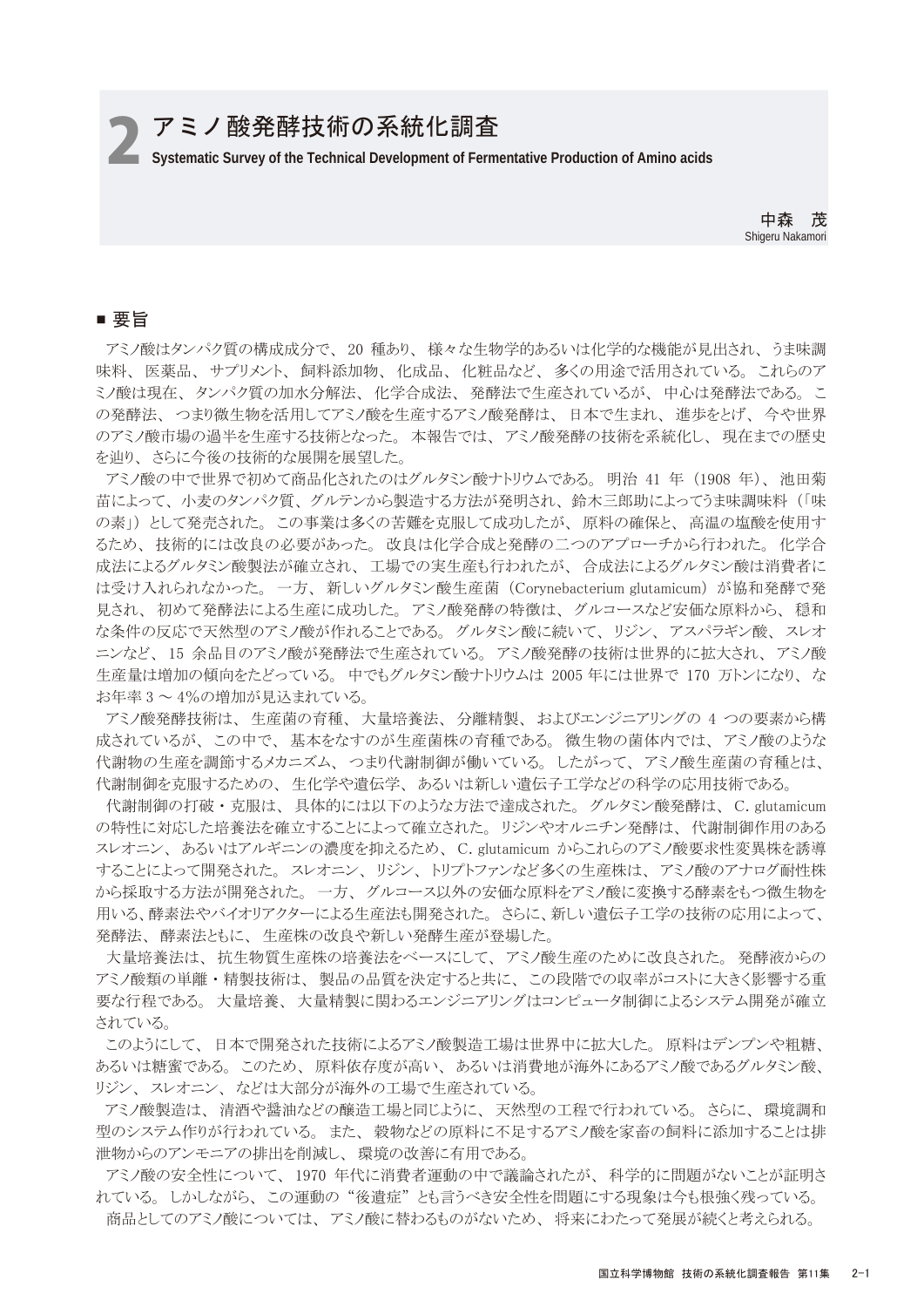今後は原料価格の上昇が最大の問題点で、 安価な原料を確保している海外メーカーとの価格と技術の競争に勝 つことが、 本家日本技術陣の最大の課題である。 このためには、 遺伝情報と遺伝子技術を活用した生産を改良 する菌株育種、 新しい原料の開発とそれを利用できる菌株育種、 環境を重視したプロセスの開発の重要度がさ らに高まる。 これらの技術開発が期待される。

#### ■ Abstract

 Twenty kinds of amino acids are the building blocks of proteins. Many useful characteristics have been found in amino acids, and they are used as "umami" seasoning, medicines, feed-additives, chemicals, cosmetics, and so on.

 Amino acids are now manufactured by three methods : extraction from acid-hydrolysates of various proteins, chemical synthesis, and fermentation. Among these, fermentation is dominant. Amino acid fermentations, in which microbes are used to produce amino acids, was conceived in Japan and has been developed with Japanese techniques. More than 70% of the world's supplies of amino acids are now manufactured by fermentation processes.

 This report provides a systematic survey of amino acids fermentation techniques, tracing the history of the development and overviewing future prospects.

 Monosodium glutamic acid (MSG) , which was the first amino acid to be commercialized as a seasoning in 1908 under the brand name of "Ajinomoto" by S. Suzuki, the progenitor of Ajinomoto Co., on the basis of an invention by K. Ikeda, a professor at Tokyo Imperial University. This production process, extraction from wheat and soybean proteins, continued successfully for about 50 years. However, the process had drawbacks : the high cost of raw materials and the problems of using hot hydrochloric acid in the manufacturing facilities. New approaches were searched for from the direction of both chemical synthesis and fermentation. However, the concept of producing glutamic acid by chemical synthesis was not accepted by consumers. The first successful fermentative production of glutamic acid was achieved by Kyowa Hakko in 1957, by finding a novel glutamate-producing bacterium, Corynebacterium glutamicum, and establishing culturing methods.

 Producers of the other 15 amino acids beside glutamic acid were successfully bred by deriving auxotrophic mutants and analog-resistant mutants, and production was expanded to the industrial scale.

 Techniques in fermentation are made up of four parts : breeding of producing strains, large-scale culturing, isolation and purification of amino acids from culture liquids, and plant engineering. Among these, the breeding of strains is the most important and fundamental technique. Wild type bacteria have intracellular metabolic regulation mechanisms for preventing over-production of essential metabolites such as amino acids, so the breeding of strains involves deregulating these mechanisms through the application of scientific information from biochemistry, genetics, and genetic engineering techniques.

 Deregulated production achievements include the following. Glutamic acid fermentation was accomplished by culturing C. glutamicum under optimum conditions corresponding to its characteristics. Producers of the other 15 amino acid were derived as auxotrophic mutants and amino acid-analog resistant mutants, as mentioned above, from C. glutamicum, E. coli, S. marcescens, and so on. Another approach for amino acid production is the enzymatic conversion to amino acids of cheaply available materials, such as intermediates of the chemical synthesis of amino acids. Bioreactors, which contain immobilized enzymes and/or enzyme-containing bacterial cells as catalysts, have been used for long-term production with stable and repeated uses.

 Breeding methods have been improved drastically by recombinant DNA techniques, which appeared in the 1970' and provided tools for the isolation, amplification, and modification of DNA. As a result, enzymes of amino acid synthesis could be changed for better production of amino acids. A genetically improved high producer of threonine was constructed by amplifying threonine-producing enzymes, and indusrtialized.

 Large-scale cultures for amino acid production were established by modelling the techniques developed for the production of antibiotics. The productivity of amino acids was improved by supplying a high concentration of oxygen to the culture medium, by using fed-batch cultures, and so on.

 The isolation and purification of amino acids accumulated in culture liquids are important steps that determine the quality and final cost of amino acids. Plant engineering for large-scale cultures and purification processes are controlled by computer-control systems.

 Starch, crude sugar, and molasses are the raw materials for amino acid fermentation. In these processes, a major portion of the cost of amino acids is the price of raw materials. Thus, amino acid plants have been constructed mainly in areas, where raw materials are produced, all over the world except in Africa and Oceania. As a result, the amounts of amino acids produced in domestic plants have been reduced rapidly. The amount of amino acids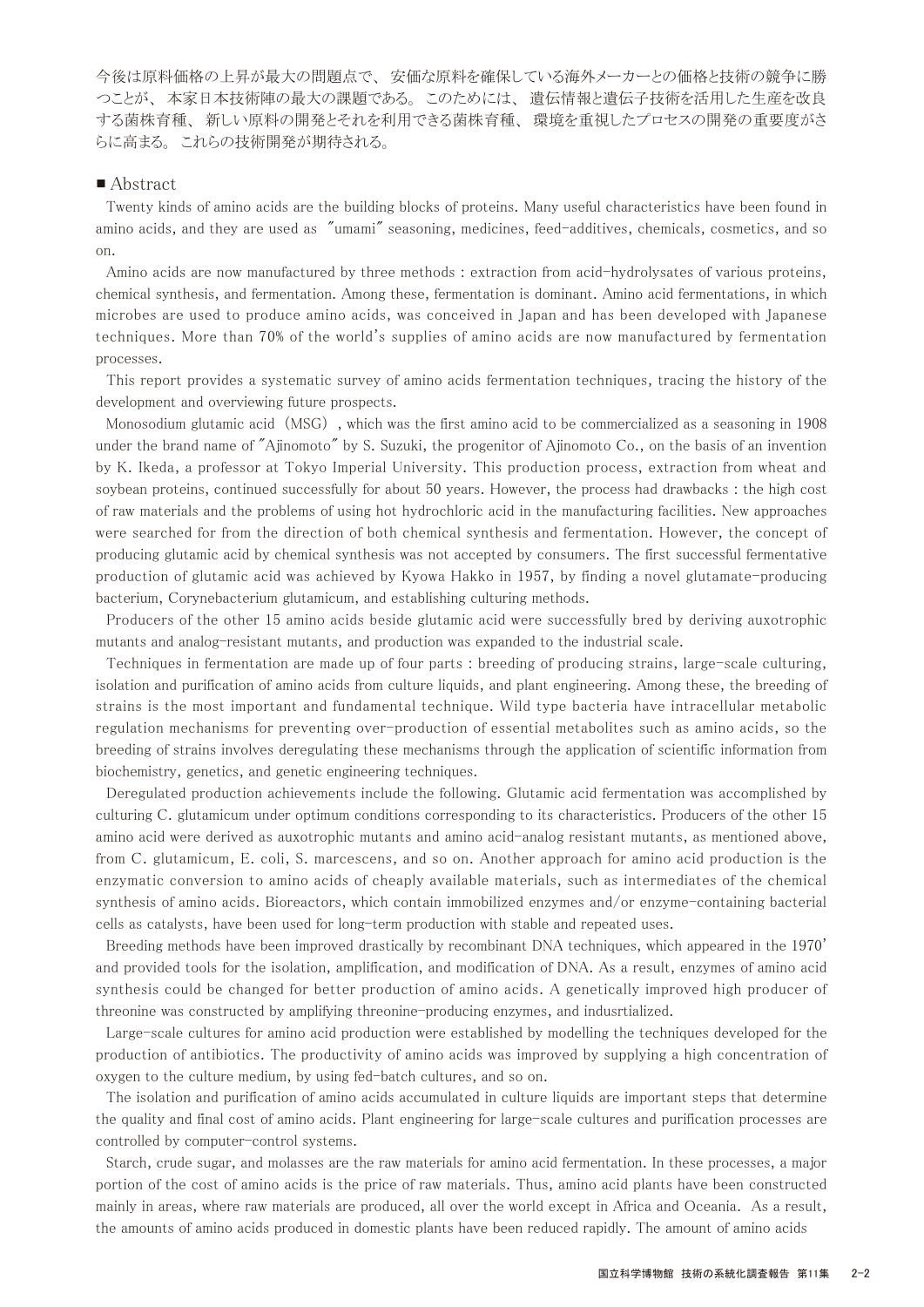produced is increasing steadily. Among them, the world supply of MSG was estimated to reach 1.7 million tons in 2005.

 Fermentation processes are harmonious with the enviroment, like the brewing processes of "sake" and soy sauce. In the MSG plants of Ajinomoto Co. of Indonesia and Brazil, waste waters, which contains bacterial cells, ions of ammonia, potassium, and phosphate, and some minerals, are recycled on farms that produce sugar cane, coffee, and so on, as a good fertilizer.

 The supplementation of amino acids, which are deficient in cereals for domestic animals, improves the amino acid balance of feeds, enabling a reduction in the release of ammonia in excrement, and reducing pollution of the atomosphere, rivers, and lakes.

 In around 1970, the safety problem of amino acids arose in consumer's movements. However, the FDA concluded that all the amino acids were safe compounds, judging from many scientific demonstrations, and fair and open discussions.

Demand for amino acid will continue to increase in the future, because alternatives to them cannot be found.

 A big problem, nowadays and in the future, is the rise of raw material prices, especially in competition with materials for bioethanol. Therefore, the most important subject for Japan, as a progenitor, is making use of advanced techniques to overcome foreign competitors, who have secured cheaper raw materials. For this purpose, the construction of novel producer strains having the highest yields are expected to improve metabolic flows to amino acids through the application of genetic informations and genetic techniques. It should also lead to the construction of new strains that can produce amino acids effectively from raw materials, such as biomasses, methanol, and CO2 , which are not in competition with bioethanol and materials for foods.

 Novel techniques for the production of peptides have been reported recently. As peptides are prepared from amino acids, the science and technology of peptides will be ranked as an extended field of amino acid fermentation. In the near future, new and big developments for peptides may be expected for physiologically active substances such as hormones.

## ■ Contents

| 1. はじめに                | 55 |
|------------------------|----|
| 2. アミノ酸について            | 56 |
| 3. アミノ酸醗酵誕生の背景にあったもの   | 61 |
| 4. アミノ酸醗酵の誕生           |    |
| ーアミノ酸生産菌のスクリーニングと菌株育種- | 64 |
| 5. 培養技術の進展と培養装置        | 76 |
| 6. アミノ酸の分離・精製技術の開発     | 78 |
| 7. アミノ酸の規格             | 80 |
| 8. アミノ酸醗酵の主原料          | 81 |
| 9. アミノ酸醗酵技術の海外展開       | 82 |
| 10. アミノ酸と環境問題          | 84 |
| 11. アミノ酸の安全性について       | 85 |
| 12. アミノ酸技術の系統化         | 87 |
| 13. 今後の展開              | 89 |
| 14. 謝辞                 | 91 |
|                        |    |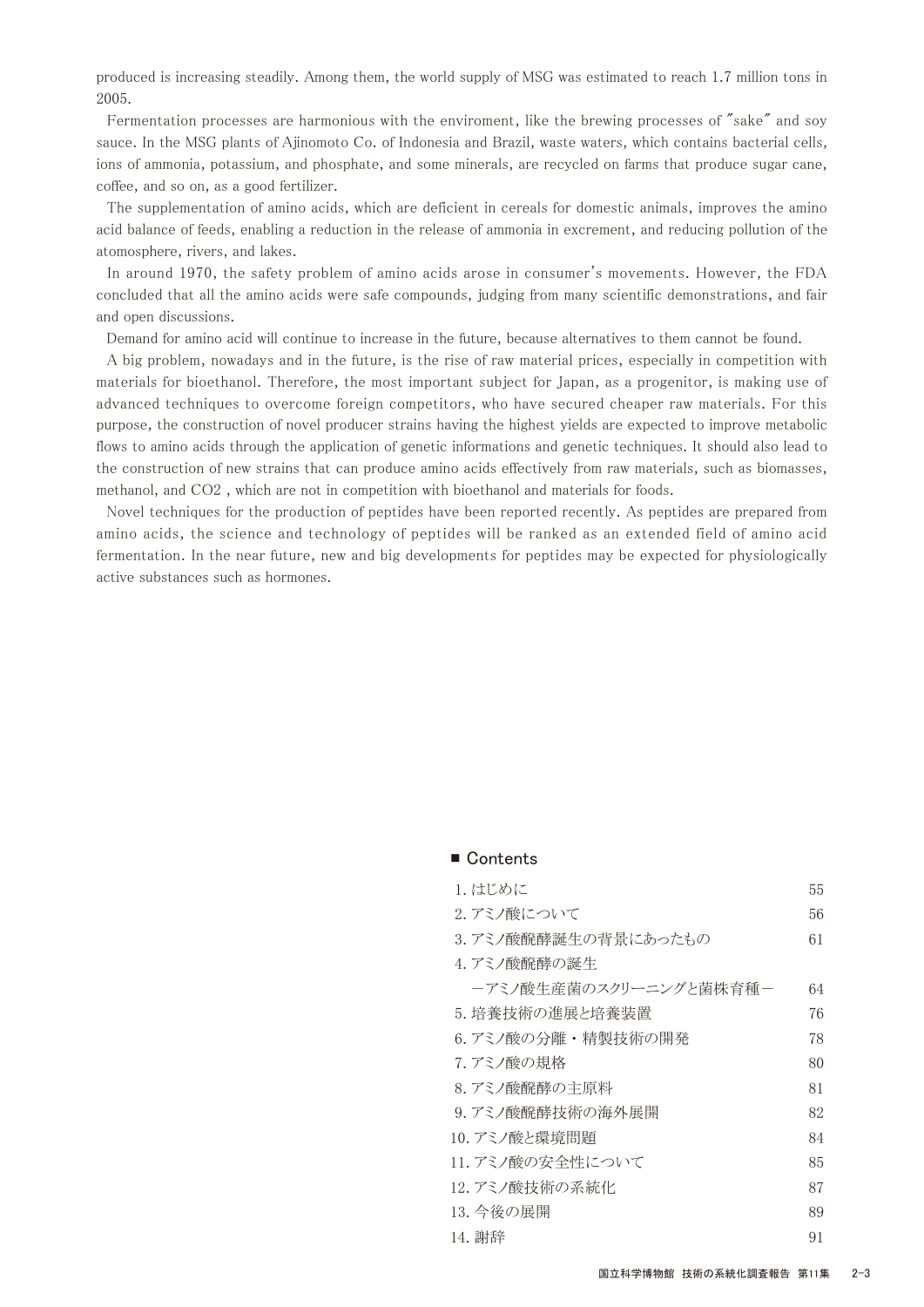プロセス制御システムの技術系統化調査

3 **A Technical Survey of Process Control Systems**

若狭 裕 Yutaka Wakasa

## ■ 要旨

 プロセス制御とは、 JIS-B0155 によると 「プロセスの操業状態に影響する諸変量を、 所定の目標に合致するよう に意図的に行う操作」 と定義されている。 基本的な制御はフィードバック制御であるが、制御したい変数の値 (制 御量) を測定し、その測定値と設定値との差 (偏差) を計算し、その偏差に基づいて操作する変数の値 (操作量) が決定される。 1778 年に Watt によって蒸気機関が発明され、 その回転数が遠心調速機 (ガバナ) によって制 御されたが、 これが工業的な意味でのフィードバック制御の原点と言われている。 その後 1922 年に Minorsky に より発表された PID 制御の原理をもとに、 1936 年に空気式 PID 調節器が作り出され、 フィールド機器とともに空 気式プロセス制御システムの体系が構築された。 プラントの計装システムを中央計器室に集中させるようになった が、 空気圧信号 0.2 ~ 1kg/cm2 は伝送距離が 300m 程度であったため、 システム化への制約が大きかった。 プ ラントの大型化とともに、 伝送距離に制約の大きい空気圧信号に代わって 4 ~ 20mA 統一信号のアナログ電子式 計装システムへ移行した。 その後マイクロプロセッサや通信技術の進歩により、 1975 年に分散型制御システム (DCS:Distributed Control System)が開発された。 Control、Computer、Communication の 3 つの C 技術を核に、 機能分散、 地域分散、 危険分散などを特徴とする DCS のアーキテクチャが生まれた。 DCS はこのアーキテクチャ の上に、 半導体はじめ要素技術の進歩を取り入れながら、 システム機能の上位互換性を保ちつつ進化を続けて いる。 DCS は計測、 制御、 マンマシンインターフェースなど機能がソフトウェアで実現されているが、 新たに導 入されたビルダ機能によりユーザは計算機プログラムではなく計装の言葉でシステム構築することが可能となった。 プロセス変数は、 温度、 圧力、 流量はじめ非常に多岐にわたるが、 それらを計測制御するため、 様々なセンサー やアクチュエータが開発されてきた。 制御技術も PID から現代制御理論にいたる様々なソフトウェアが組込まれて いる。 プラントを直接制御する DCS には、 極めて高い信頼性が要求されるが、 信頼性工学に裏打ちされた高信 頼化設計技術と、 高品質の製造技術や品質管理技術など総合力で実現されてきた。 また、 ノイズの多いプロセ ス環境でも安定に動作するための耐ノイズ設計がなされている。 センサーなどフィールド機器用ディジタル通信と して、フィールドバスが 1984 年に IEC での標準化構想が提案され、1996 年に規格として制定された。 このことは、 伝送がディジタル通信になっただけでなく、 フィールド機器の内部状態や保全情報の授受が可能になり、 フィー ルドネットワークを利用した予知保全技術の展開など、 計装システム全体に大きな影響をもたらした。 このように プロセス制御は、 非常に広範囲な技術に支えられている。

 プロセス制御技術は産業のマザーツールとして、 石油精製、 化学、 鉄鋼、 紙パ、 電力など、 あらゆるプロセ ス産業の発展を、 製品の品質や生産性の向上、 省エネルギー、 安全操業などの面から支えてきた。 日本の産 業を支えていると言っても過言ではない。 1973 年、 1978 年の二度の石油ショックでは、 原料 ・ エネルギー価格 が高騰したが、 プロセス産業は省エネ、 省資源を徹底し自動化を推進し生産性向上を図ることでこの危機を乗り 切った。 省資源 ・ 省エネルギー面では、 徹底した熱回収が行われるが、 モデル予測制御などの多変数制御や 最適化制御の実用化によりそれが可能となった。 半導体技術を利用した高精度センサーも開発されて精度の高 い制御が可能となり、 プロセス性能を限界まで発揮させる運転が可能となった。 日本のプロセス産業は国際競争 力をもつ産業として発展したが、 これらを可能ならしめたのは、 統合化、 大型化、 複合化であり、 これらのプラ ント群の運転を支えたのが世界のトップレベルにある日本のプロセス制御技術である。 高度成長時代の終了ととも に、 製造業は需要の変動、 多角化に合わせた生産 - 変種変量生産 ― に移行せざるを得なくなったが、 このよ うなフレキシブルな生産に対しても DCS (Distributed Control System) は大きな役割を果たしている。 工場全体 の生産計画や管理業務の効率的を図ることにより企業活動全体の効率向上を達成する ERP (Enterprise Resource Planning) システムに於いては、 連携する MES (Manufacturing Execution System) が重要であるが、 DCS は運転制御システムの中核として MES の一翼を担っている。 今後世界の経済成長とともに、 効率向上に加 えて環境問題、 省エネ、 省資源のニーズが高まり、 その問題解決のためにプロセス制御の果たすべき役割がま すます大きくなると思われる。

 本調査では、 制御理論、 制御システム、 要素技術、 高信頼化技術などの観点から、 プロセス制御システム における技術の系統化を行う。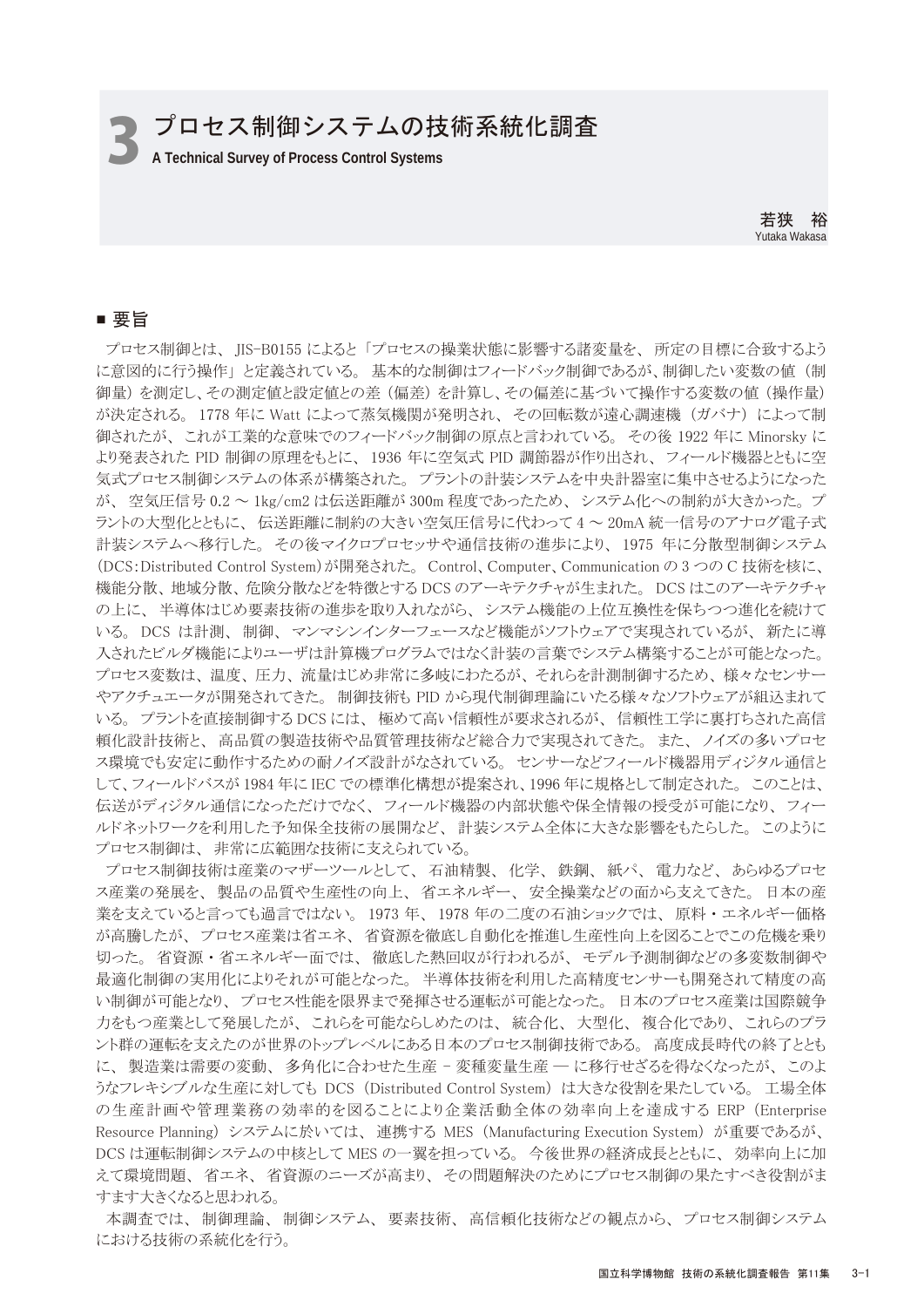### ■ Abstract

 According to JIS-B0155, process control is defined as operations that are performed with the intention of making variables that affect a process's operational state match their prescribed targets. A basic form of control is feedback control, where the value of the variable to be controlled (called the control value) is measured, the difference between this measured value and the setting value (called the deviation) is calculated, and the value of the variable use to operate the process (the control input) is determined based on this deviation.

 In 1778, James Watt invented a steam engine in which the speed of rotation was controlled by a centrifugal governor. This governor could be described as the first instance of feedback control in an industrial sense. In 1922, Minorsky described the principles of PID control, and in 1936 the pneumatic PID controller was created based on these principles, resulting in the construction of field instruments and pneumatic process control systems.

 Plant instrumentation systems tended to be concentrated in a central equipment room, but this placed a large constraint on system configurations because pneumatic signals of 0.2-1 kg/cm2 could not be transmitted for distances longer than about 300 m. As plants became larger, these pneumatic signals with highly limited propagation distances were replaced with analog electronic instrumentation systems having a uniform signal current of 4-20 mA. Then with the arrival of microprocessors and communication technology, the distributed control system (DCS) was invented in 1975.

 In this way, the DCS architecture was developed, featuring functional distribution, spatial distribution, risk distribution and the like centered around the three 'C's of control, computers and communications. Based on this architecture, DCS systems have continued to evolve while incorporating developments in key technologies such as semiconductors and maintaining upward compatibility with existing system functions.

 In a DCS, functions such as control functions and the man-machine interface are implemented in software, but with newly introduced builder functions it has become possible for users to configure systems using instrumentation terminology instead of computer programs. Process variables can represent many different physical parameters such as temperature, pressure, and flow rate, but a wide variety of sensors and actuators have been developed to measure and control these variables. Control technology is also implemented in software in many different forms ranging from PIDs to modern control logic. A DCS that controls a plant directly is required to be very reliable indeed, and this has been implemented by employing the reliability enhancement design techniques that lie behind reliability engineering, in conjunction with high quality construction materials, high quality management techniques and the like.

 Noise-resistant designs are employed to perform stably even in noisy process environments. In 1984, Fieldbus was proposed by the IEC as a means of digital communication for the sensors and other field instruments, and was formally standardized in 1996. As a result, not only has digital communication been introduced, but it has also become possible for field instruments to exchange information about their internal states and maintenance information, and with the development of predictive maintenance technology using field networks, this has had a large effect on instrumentation systems as a whole. In this way, process control supports a very wide range of technologies.

 Process control technology is one of industry's most important tools, and has supported the development of all sort of processing industries such as oil refineries, chemical plants, steelworks, paper mills and power stations from a diverse range of aspects including the improvement of product quality and productivity, reduction of energy usage and introduction of safe working practices. It would be no overstatement to say that Japanese industry depends on process control technology.

 In the two oil crises of 1973 and 1978, the price of raw materials and energy jumped sharply, but processing industries were able to survive by minimizing their use of energy and raw materials and promoting automation in order to improve their productivity. The reduction of resources and energy was achieved by performing thorough heat recovery, which was made possible by the practical application of optimized control and multivariate control techniques such as model predictive control. The development of high-precision sensors using semiconductor technology allowed for high-precision control, and made it possible to push processing performance to the limits. Japan's processing industries have developed with the ability to compete in the global market, and this was made possible through a process of integration, scaling-up and combination to the point where Japan's plants were operated using some of the best process control technology in the world.

 As the era of rapid growth came to a close, manufacturing industries had no choice but to shift towards more flexible smaller-lot production schedules to cope with increasingly fluctuating and diverse demands. The distributed control system (DCS) played an important role in this transition. In enterprise resource planning